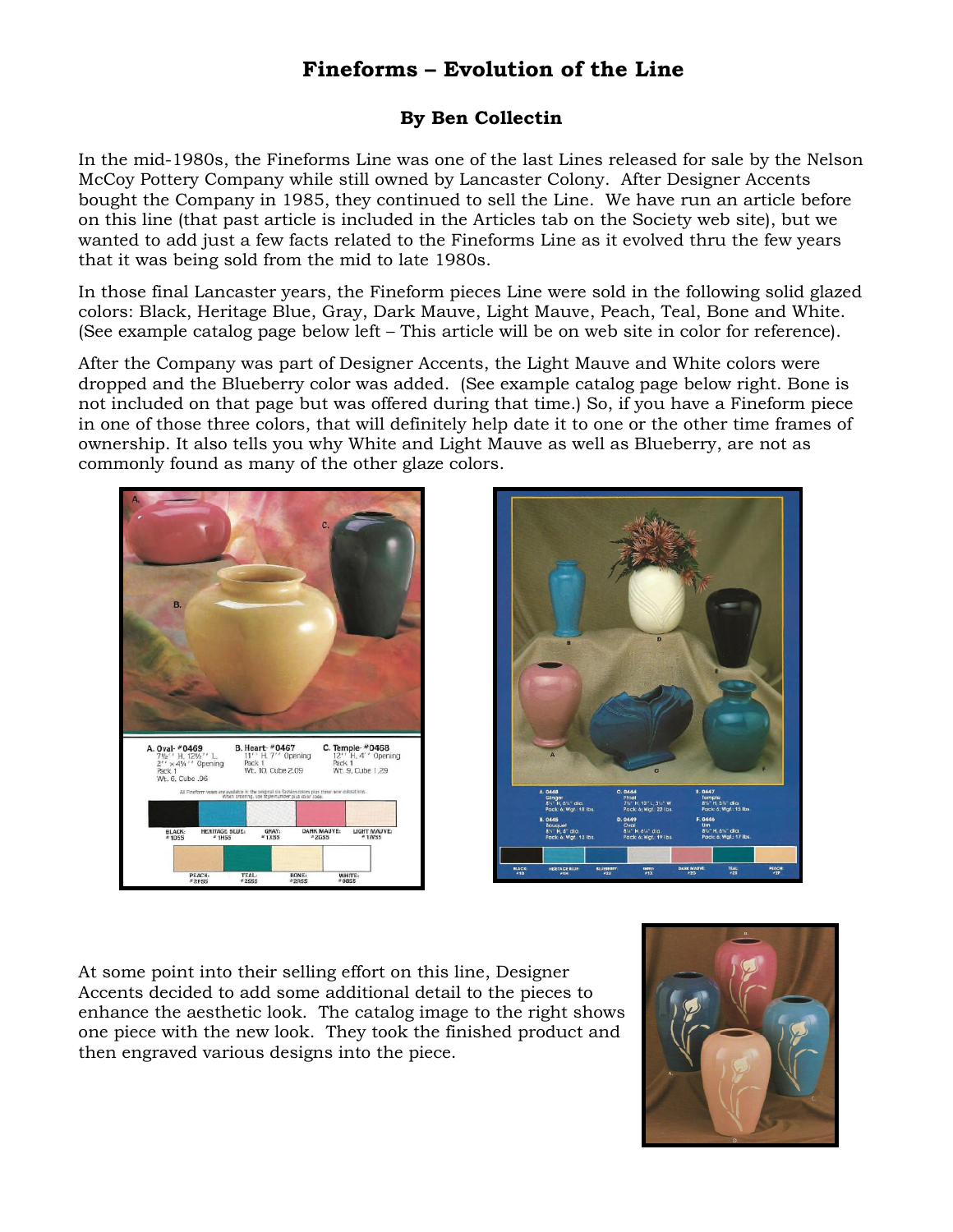To the right, another catalog image of a couple other design shapes with an engraving addition.

Something a bit interesting for you "detailed" collectors, the three photos below are of engraved examples of the same design on the same Fineform piece. Look at the close detail…note the feather height from the hats….and also several other related areas in the images are not exactly the same. This tells us that the engraving process was a little loose in terms of totally consistent from one piece to another.









Designer Accents quickly discovered that the engraving design process left a very thin wall after the engraving was completed. In some cases, the engraving actually broke through the wall!

As a result, these engraved designs were shelved and that helps explain why they are rather difficult to find today. So instead of the engraved designs, they moved into a new option for added aesthetics by adding some lovely decals. The catalog image to the right shows a wide range of decals offered on one of the Fineform shapes!!